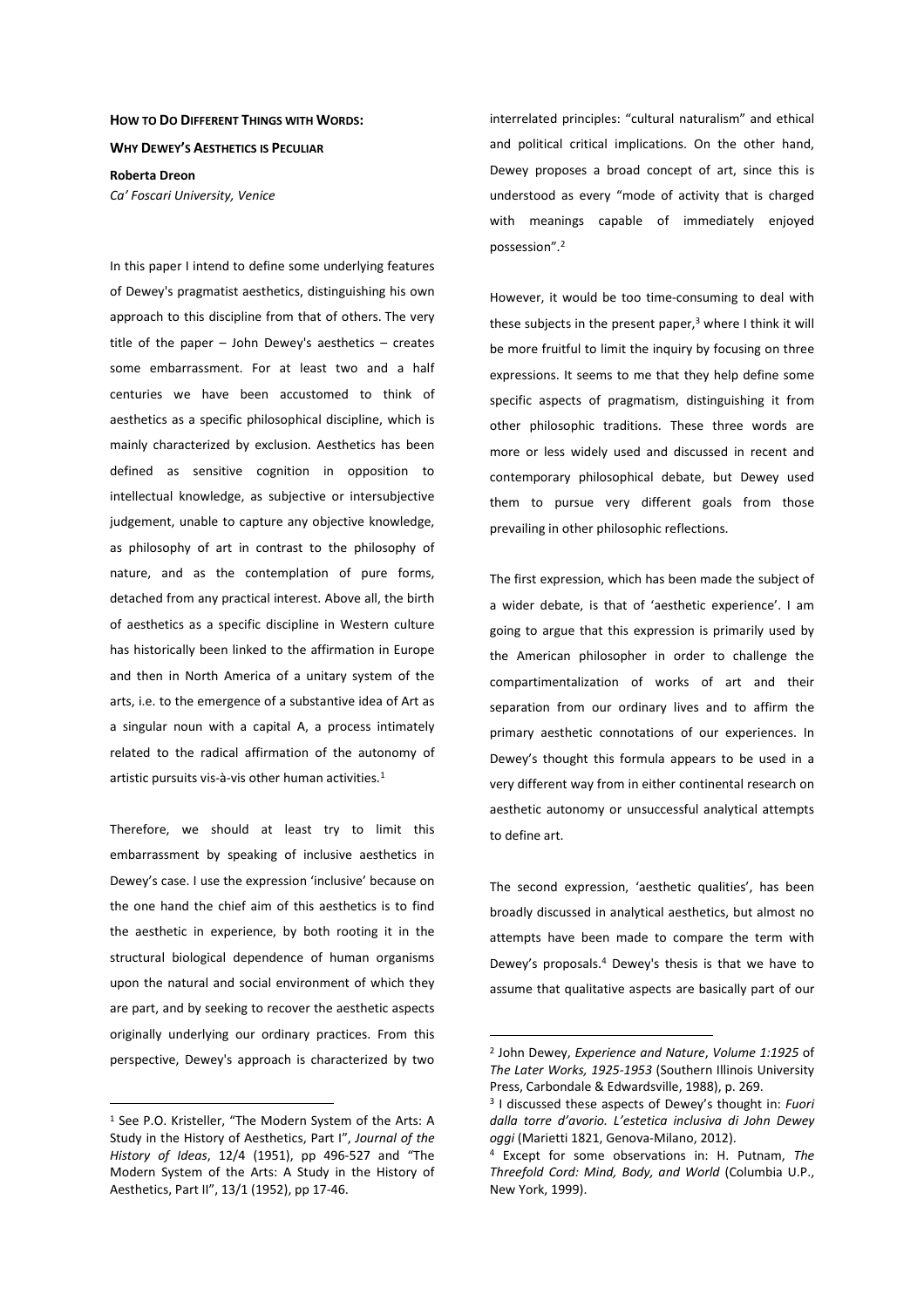common experiences, that they are modes of meaning of our environment and cannot be reduced to subjective phenomena or be restricted within special compartments.

The third expression, 'consummation' or 'consummatory experience', is actually connected to a wider lexical constellation, which includes 'enjoyment', 'satisfaction' and 'fulfilment'. Dewey's pragmatic approach is based on the recognition of our aesthetic needs, as conceived from a quasi-anthropological perspective; in this regard it differs substantially from the exclusively negative approach to art characterizing Adorno's critical theory. If aesthetic aspects have been removed from our ordinary experience, the arts cannot limit themselves to negating the present unequal and impoverishing conditions, but must pose the problem of finding alternative ways for improving our lives and for making our experience of the shared world more fruitful and satisfying for everyone.

## **1. What is 'aesthetic experience' for?**

Let us begin from the first formula, which is 'aesthetic experience'. I shall start by arguing that, if we wish to understand what Dewey meant when talking of 'aesthetic experience' or, better, of those aesthetic aspects that are inherent in our experiences, we must not refer to Monroe Beardsley's definition. Rather, we should turn again to George Mead's interpretation, which may be found in a brief but significant essay published in 1926, "The Nature of Aesthetic Experience", a text that was written under the explicit influence of Dewey's *Experience and Nature*. 5

The problem with Beardsley's approach is that he

 $\overline{a}$ 

actually used some indications proposed by Dewey in *Art as Experience* in order to define an alleged "aesthetic value". But in Dewey's book these traits are meant to characterize what he called "an experience", that is an interaction that is marked out from most comings and goings of our environmental exchanges; it may be eminently artistic or peculiarly aesthetic, but it refers more generally to every kind of experience which comes to its consummation. Beardley's displacement may be understood as an answer to the central problem of defining the concept of art, which became a pressing issue with Morris Weitz's famous article exploring the possibility of defining art after Wittgenstein, given some of the implications of his *Philosophical Investigations*. 6

Beardsley adopts a general pragmatist point of view, that is an instrumentalist perspective with regard to the problem of understanding "what it would mean to say that something is a good aesthetic object, and how this could be shown to be true".<sup>7</sup> According to him, in order to answer this question we should focus on the peculiar kind of function an aesthetic object can perform that is on its capacity to engender an aesthetic experience. Indeed, in Beardsley's opinion the common feature characterizing the class of objects we call works of art would consist precisely in their ability to generate an aesthetic experience.

In order then to explain what such a peculiar experience might consist in, Beardsley expressly refers to Dewey (surprisingly comparing him with Kant), by recovering some of the underlying features which according to the American pragmatist characterize a complete experience, making it stand out from the continuous, habitual and often inconclusive flow of our interactions with the environment.

<sup>&</sup>lt;sup>5</sup> See G.H. Mead, "The Nature of Aesthetic Experience", *International Journal of Ethics*, 36/4 (1926), pp 382-393 and M.C. Beardsley, "Aesthetic Experience Regained", *The Journal of Aesthetic and Art Criticism*, 28/1 (1969), pp 3-11, M.C. Beardsley, *Aesthetics. Problems in the Philosophy of Criticism* (Hackett P.C., Inc.,, Indianapolis-Cambridge, 1981), in particular § 28, "The Instrumentalist Theory", pp 524-543.

<sup>6</sup> See M. Weitz, "The Role of Theory in Aesthetics", *The Journal of Aesthetic and Art Criticism*, 15/1 (1956), pp 27-35.

<sup>7</sup> M.C. Beardsley, *Aesthetics. Problems in the Philosophy of Criticism*, p. 524.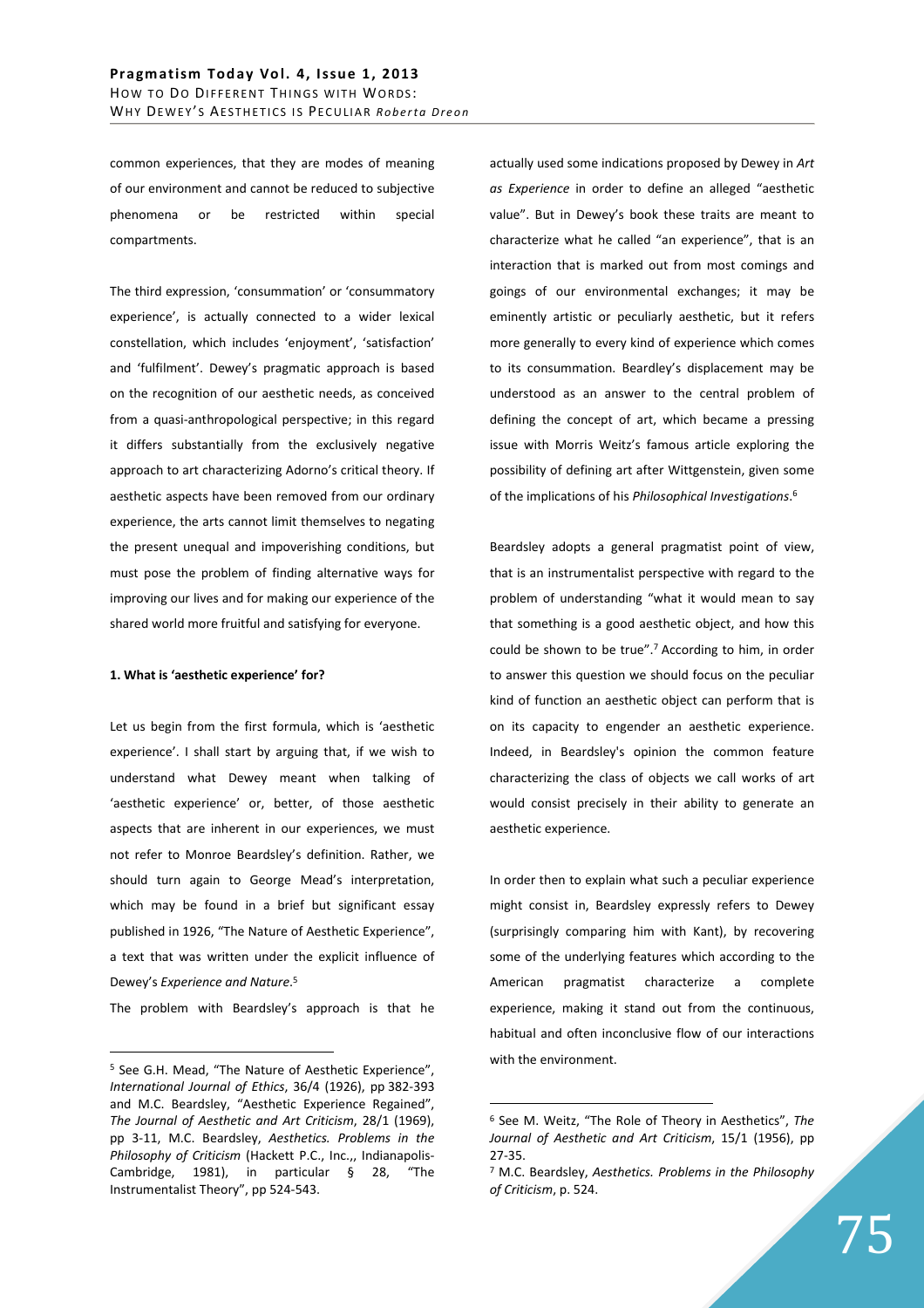In this move from every experience, which can be identified as "an experience" to specifically artistic experiences, a number of restrictions come into play. The phenomenological relevance of a given experience and a person's awareness of how it stands out in his or her own memory or imagination are envisaged in terms of the peculiar attention elicited by a piece of art capturing one's aesthetic attention or causing an aesthetic experience. The vital intensification or enhancement of meaningful exchanges with the environment turns into the intensity of an artistic experience or into the peculiar kind of concentration inspired by works of art. The unitary and consummatory features of an experience change into the hallmark of that peculiar experience generated by a work of art, capable of producing its differentiation from other experiences: "The experience detaches itself, and even insulates itself, from the intrusion of alien elements".<sup>8</sup>

But as Richard Shusterman has argued,<sup>9</sup> Dewey's intention was not to distinguish art objects and the aesthetic experiences they generate from other kinds of things and other sorts of human practices. Using some of Dewey's ideas in order to define aesthetic experience and artistic objects means using a blunt weapon, an unsuitable tool that has been more or less rightly criticized on several fronts.<sup>10</sup>

On the contrary, the concern guiding Dewey's investigation is simply the continuity thesis, which is probably so familiar as to appear almost naïve, namely the thesis that you cannot understand orogenesis unless

 $\overline{a}$ 

you start by investigating mountains rooted in the earth's crust, of which they are an integral part. In other words, you cannot understand those "refined and intensified forms of experience that are works of art" unless you start from "everyday events, doings and sufferings, that are universally recognized to constitute experience".<sup>11</sup> But the peculiarity of Dewey's approach is not merely the fact that this continuity is based on the "biological obviousness" of human organisms' structural dependence upon the natural and social environment of which they are basic parts. The point is that his leading scientific questions converge with ethical and political ones. Why did so-called works of art turn into "ethereal things" that are separated from everyday practices and constitute the privileged possession or enjoyment of a few? Why do we consider it an obvious fact that there is no enjoyment in work, but that it must essentially coincide with exertion? Why do we also assume that satisfaction in a well-done work must remain alien to the logic of scientific research, for otherwise the work would risk losing its seriousness? Are we to give up in the face of the compartmentalization of artworks and their confinement to special places and times, or can we imagine more satisfying forms of engagement with our world? How can we contribute to enhancing our personal and shared experience?

Mead focuses his attention on just this kind of issue, stressing an intentionally broad and hopefully pervasive conception of aesthetic experience. Aesthetic aspects or phases of our ordinary experiences relate to the ability to enjoy things immediately, to appreciate what we are doing by avoiding solely focusing on the ends we are pursuing, in such a way as to enjoy (or suffer, I might add) only the experience constituting a particular practice and the situation in which it occurs – that is by enjoying, according to Mead's interpretation, the means

<sup>8</sup> Ibid., p. 528.

<sup>9</sup> R. Shusterman, "The End of Aesthetic Experience", *The Journal of Aesthetic and Art Criticism*, 55/1 (1997), pp 29-41.

<sup>10</sup> See G. Dickie, "Beardsley's Phantom Aesthetic Experience", *The Journal of Philosophy*, 62/5 (1965), pp 129-136 and N. Carrol, "Aesthetic Experience Revisited", *British Journal of Aesthetics*, 42/2 (2002), pp 145-168, N. Carroll, *Beyond Aesthetics* (Cambridge U.P., Cambridge, 2001), esp. the chapter "Four Concept of Aesthetic Experience".

<sup>11</sup> J. Dewey, *Art as Experience*, *Volume 10:1934* of *The Later Works, 1925-1953* (Southern Illinois University Press, Carbondale & Edwardsville, 1989), p. 9.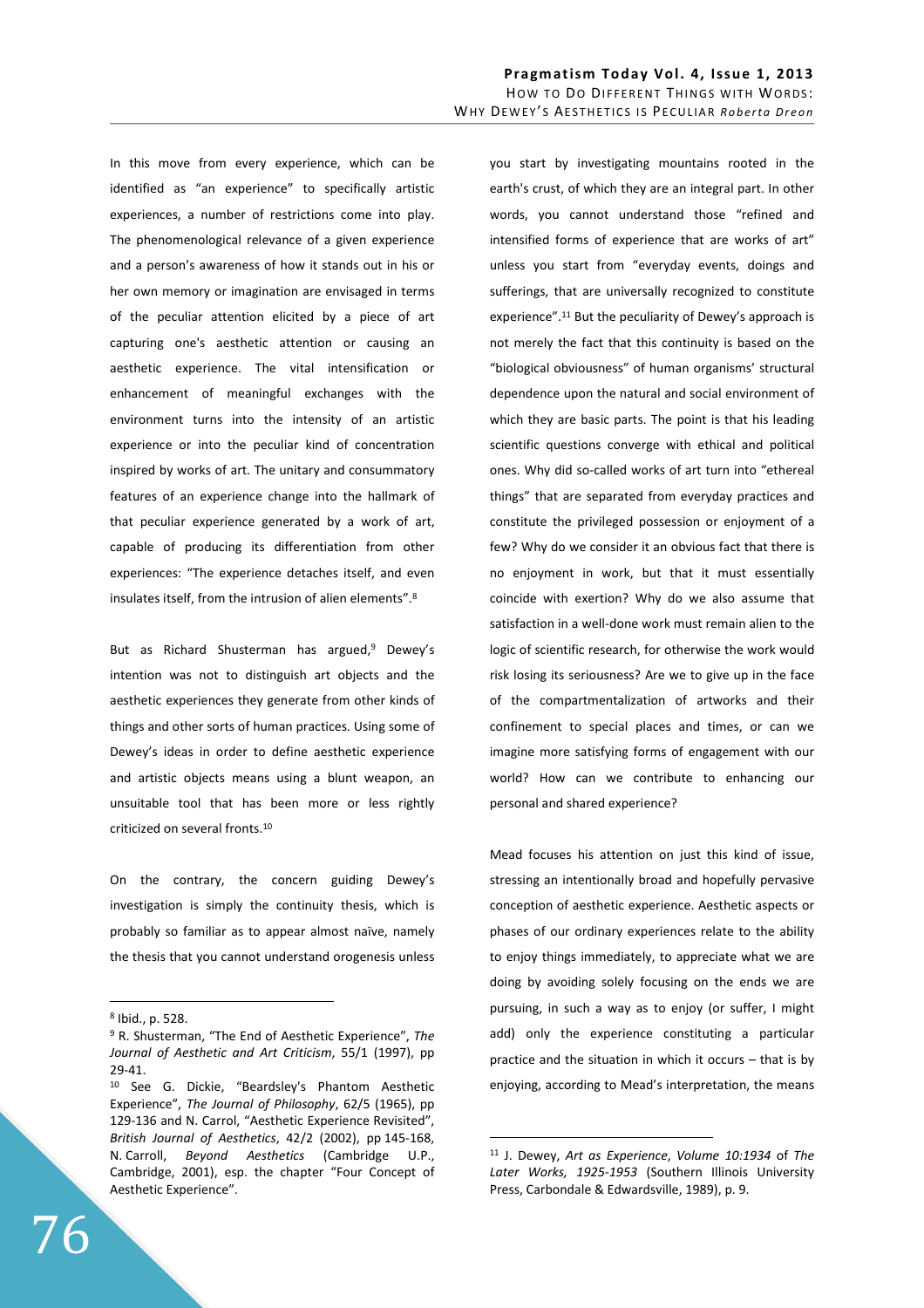themselves instead of merely using them instrumentally, while being in fact completely absorbed by the results we have to achieve. Aesthetic appreciation, therefore, does not concern a particular class of objects, but the aptitude to let enjoyed meaning be a part of everyone's life.<sup>12</sup> In aesthetic appreciation we do not almost blindly pursue an end, regardless of the means used, but rather enjoy what we are doing; we stop in order to appreciate and contemplate what we are doing and undergoing, says Mead. But it is quite clear that the contemplation he is speaking of is not a disinterested gaze, turned to a particular set of objects. It is rather an ability to enjoy human activities as such.

Besides, in his characterization of aesthetic experience as consummatory experience Mead remained faithful to Dewey. The isolated individual is not a natural fact. He or she is the result of the competitive conditions of industrial society, and this is also true of the separation of enjoyment from work, which reduces the latter to mere exertion. In the actual situation where the division of labour has become an obvious given, it seems natural that the fruits of labour can only be enjoyed by a privileged few. But if we recover the basic biological idea that human interdependence is structural, i.e. that it is linked to the largely deficient constitution of our organism – as stated in *Human Nature and Conduct*<sup>13</sup>– then it is evident that "shared experience is the greatest of human goods" and that enjoying it is a way to enhance the experience of life itself.

From this point of view the aesthetic attitude appears a basic and healthy attitude, of which the so-called fine arts constitute a development, a refinement. But while the aesthetic attitude in contemporary society has been turned into a separate field and removed from other

 $\overline{a}$ 

human practices, "the thirst of enjoyment is still there":<sup>14</sup> hence, it will look elsewhere for other possible satisfaction. In this perspective, the celebration of great artists can become a mere compensatory enjoyment for the absence of consummatory experiences in our ordinary life.

It is true, however, that in *Art as Experience*, which Mead could not have read when writing his article, Dewey poses the problem of distinguishing, albeit within the context of a basic continuity, between what is eminently artistic and the aesthetic, understood as a "primary phase in experience". Dewey reaches a solution by drawing upon the concept of having an experience that stands out in comparison to our usual and often inconclusive comings and goings with the world. But it is an answer that is explicitly based on differences of degree. It is certainly an unsuccessful solution if it is intended to draw a definite distinction between art and non-art, because it admittedly also applies to reading a novel, to confident participation in an election campaign, to a dinner with an old friend or to quarrelling with one's lover.<sup>15</sup>

But the point is still that Dewey does not wish simply to describe a state of affairs. He is much more interested in the question of what can we do, even on a philosophical level:

… it is safe to say that a philosophy of art is sterilized unless it makes us aware of the function of art in relation to other modes of experience, and unless it indicates why this function is so inadequately realized, and unless it suggests the conditions under which the office would be successfully performed.<sup>16</sup>

<sup>12</sup> G.H. Mead, *The Nature of Aesthetic Experience*, cit., p. 384.

<sup>13</sup> J. Dewey, *Human Nature and Conduct*, *Volume 14* of *The Middle Works, 1899-1924* (Southern Illinois University Press, Carbondale & Edwardsville, 1988).

<sup>14</sup> G.H. Mead, *The Nature of Aesthetic Experience*, cit., p. 387.

<sup>15</sup> See J. Kaminsky, "Dewey's Concept of an Experience", in *Philosophy and Phenomenological Research*, 17/3 (1957), pp 316-330 and D.C. Mathur, "A Note on the Concept of "Consummatory Experience" *in Dewey's Aesthetics*, 63/9 (1966), pp 225-231.

<sup>16</sup> J. Dewey, *Art as Experience*, cit., p. 17.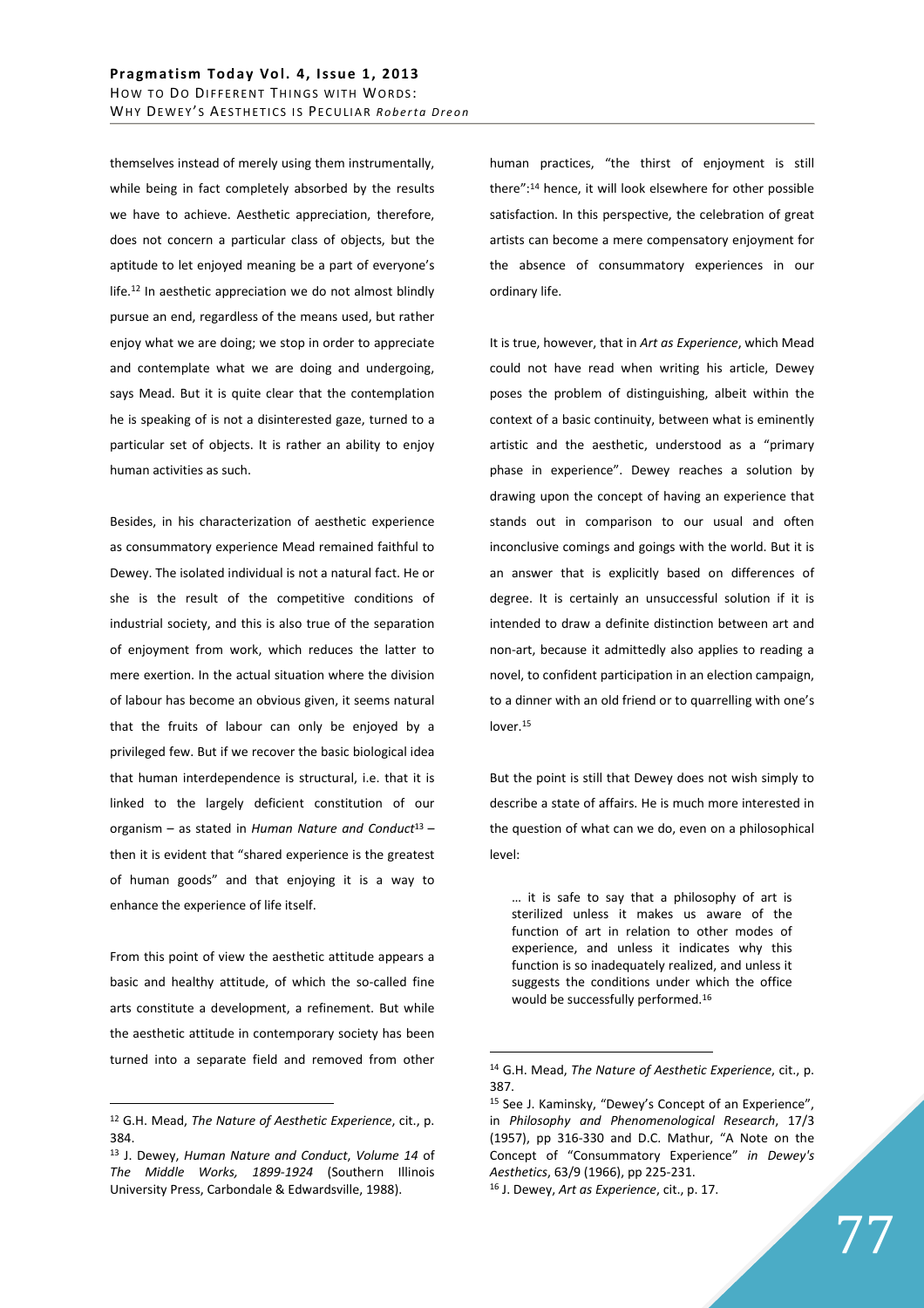In my opinion this is the one aspect really qualifying Dewey's 'pragmatic' aesthetics. In this perspective it appears fully consistent with Pierce's thesis that the intellectual scope or the meaning of a theory must be measured against the effects that it is able to achieve in our life conduct.<sup>17</sup>

## **II. On aesthetic qualities**

I am going to say some words now about 'aesthetic qualities', a term that significantly already appears before *Art as Experience* in *Experience and Nature*, where it plays a basic role in Dewey's conception of experience. On the other hand, the analytical discussion on the alleged aesthetic qualities was extensive and articulated and led to the introduction of the notion of aesthetic supervenience or emergentism. The major contributions here are those first by Frank Sibley and later by Jerrold Levinson.<sup>18</sup>

In a preliminary survey of this debate, the issues at stake ambiguously appear sometimes to relate to the same things and sometimes not. What I mean is that both Dewey and the two aforementioned authors often propose a number of adjectives to illustrate what is meant by aesthetic qualities, in the absence of criteria of definition; most significantly, their proposed lists appear partially analogous. Dewey states that in our continuous relations with our environment, things are naturally perceived as "poignant, tragic, beautiful, humorous, settled, disturbed, comfortable, annoying, barren, harsh, consoling, splendid, fearful".<sup>19</sup> In "Being Realistic About Aesthetic Properties" Levinson provides a varied list of aesthetic attributes, which he distinguishes according to their greater or lesser evaluative force. These adjectives range from "striking, splendid, excellent, miserable" to "balanced, chaotic, unified" and "melancholy, anguished, cheerful" and "graceful, gaudy, garish".<sup>20</sup>

It is evident, however, that while for the American pragmatist the point was to detect a basic structure behind our interactions with the environment on which we depend, and, I would add, a basic trait of the common language in which we move, Sibley's and Levinson's main field of investigation is the art critic's vocabulary. Besides, their most important problem is that which underlies our modern aesthetic tradition, namely the possibility or impossibility of justifying our judgements about works of art, and of finding any realistic or subjective bases for supporting them. I nonetheless wish to argue that Dewey's reflections can be useful not in resolving difficulties in the analytical debate, but in resetting the terms of the debate itself.

In what follows, I shall broadly summarize some basic elements of the analytical debate on aesthetic qualities.

1. First of all, both authors present what should be meant by aesthetic concepts, qualities, judgements or expressions (Sibley) or by aesthetic attributes and properties (Levinson) by means of lists of examples such as those mentioned above. Whereas Levinson declares he is not addressing the question of "what counts as an

 $\overline{a}$ 

<sup>17</sup> See J.P. Cometti, *Qu'est-ce que le pragmatisme?* (Gallimard, Paris, 2010), p. 18. Thomas Alexander has expressed some doubts as to whether Dewey's aesthetics may be defined as 'pragmatist', because of the limited presence of this formula in *Art as Experience*. <sup>18</sup> See F. Sibley, "Aesthetic Concepts", in *The Philosophical Review*, 68/4 (1959), pp 421-450, F. Sibley, "Aesthetics and Nonaesthetics", in *The Philosophical Review*, 74/2 (1965), pp 135-159, J. Levinson, "Aesthetic Supervenience", in *Music, Art & Metaphysics. Essays in Philosophical Aesthetics* (Oxford UP, Oxford-New-York, 2011), pp 134-158, J. Levinson, "Being Realistic about Aesthetic Properties", in *The Journal of Aesthetics and Art Criticism*, 52/3, 1994, pp 351-354, J. Levinson, "Aesthetic Properties, Evaluative Force, and Difference of Sensibility", in E. Brady, J. Levinson (ed.), *Aesthetic Concepts: Essays After Sibley*, Clarendon Press, Oxford 2001, pp 61-80.

<sup>19</sup> J. Dewey, *Experience and Nature*, cit., p. 82.

<sup>20</sup> J. Levinson, "Being Realistic about Aesthetic Properties", pp 351-352.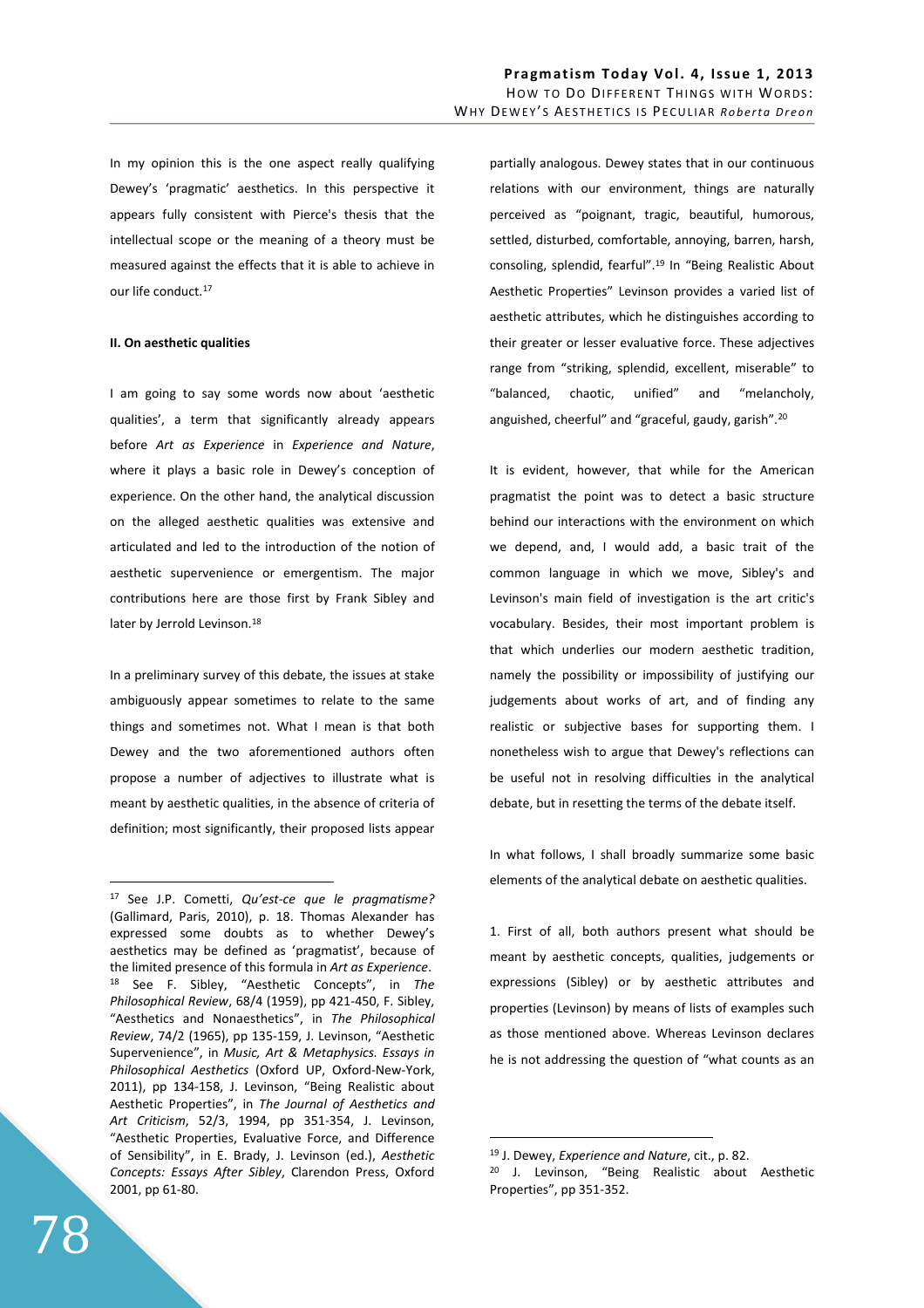aesthetic attribute"<sup>21</sup>, Sibley states that it is not possible to define this rigorously, adding that he believes there is "no need to defend the distinction".<sup>22</sup> According to him it is quite clear from our use of these kinds of words that when we say that something is "large, circular, green, slow, or monosyllabic", we are not formulating aesthetic judgements, while when we say that something is "graceful, dainty, or garish, or that a work of art is balanced, moving, or powerful" we are indeed doing so. The qualities that are expressed in this second set of cases would imply "an exercise of aesthetic sensitivity or perceptiveness", an exercise in taste. Non-aesthetic judgements are based on "natural, observable, perceptual, physical, objective and neutral" qualities.<sup>23</sup>

2. Both authors note these sorts of words are rather common in ordinary language too, but this kind of occurrence is clearly not the object of their scholarly interest. Levinson, in particular, considers these sorts of attributes in everyday conversation to be ambiguous, because both descriptive and evaluative aspects are typically intertwined with them.<sup>24</sup>

3. Sibley argues that there is a dependency relationship between aesthetic and non-aesthetic qualities or that the former emerge out of the latter. "Emergence" here means that while there are "non-aesthetic features which serve as conditions for applying aesthetic terms"<sup>25</sup>, they cannot be considered as necessary and sufficient conditions. When I try to justify the judgment that a certain sculptural work is harmonious because it presents a good integration of full and empty spaces, the relationship between harmony and the integration of solids and voids is not a necessary and sufficient

 $\overline{a}$ 

condition, but only a characteristic or typical one. In other words, there is no predetermined rule for correlating an aesthetic aspect to a non-aesthetic one.

Levinson's basic thesis is that "the aesthetic attributes of an object are supervenient on its nonaesthetic ones"<sup>26</sup>, in the sense that the non-aesthetic properties of an object would not even provide any negative conditions for the government of aesthetic properties. Therefore aesthetic properties are in no way reducible to subvenient properties, that is to perceptive ones, or to subperceptive, microphysical ones.

4. Levinson argues that aesthetic qualities are not inherently evaluative, or at least that it is always possible to distinguish a descriptive component from any attached evaluative connotations of the term, so that we can talk about aesthetic terms that are valuation-added. On this basis, Levinson later argued that aesthetic attributes should be understood realistically as properties possessed by objects that are judged "striking", "splendid", or "chaotic".<sup>27</sup> They are not to be interpreted idealistically, as if the judging subject were projecting subjective attributions on what he is judging.

Dewey's approach is very different and may possibly appear surprising given its context. At the risk oversimplifying things, I will try to identify some traits by distinguishing this new context from the previous one. I will focus my attention on *Experience and Nature* and *Art as Experience*. 28

First of all, it must be said that when Dewey speaks about aesthetic qualities, he is talking about experience in general, that is about continuous exchanges taking

<sup>21</sup> J. Levinson, "Aesthetic Supervenience", cit., p. 134.

<sup>22</sup> F. Sibley, "Aesthetics and Nonaesthetics", cit., p. 135. <sup>23</sup> Frank Sibley strongly supported this thesis, even though he explicitly stated his dissatisfaction with all terms used to illustrate the distinction he aims to point at. See F. Sibley, *Aesthetic Concepts*, cit., p. 421. <sup>24</sup> See point 4 below..

<sup>25</sup> F. Sibley, "Aesthetic Concepts", cit., p. 424.

<sup>26</sup> J. Levinson, "Aesthetic Supervenience", cit., p. 134. <sup>27</sup> See in particular J. Levinson, "Being Realistic about

Aesthetic Properties", cit.

 $28$  Two particularly incisive passages can be found in J. Dewey, *Experience and Nature,* cit., p. 82 and in J. Dewey, *Art as Experience*, cit., pp 21-22.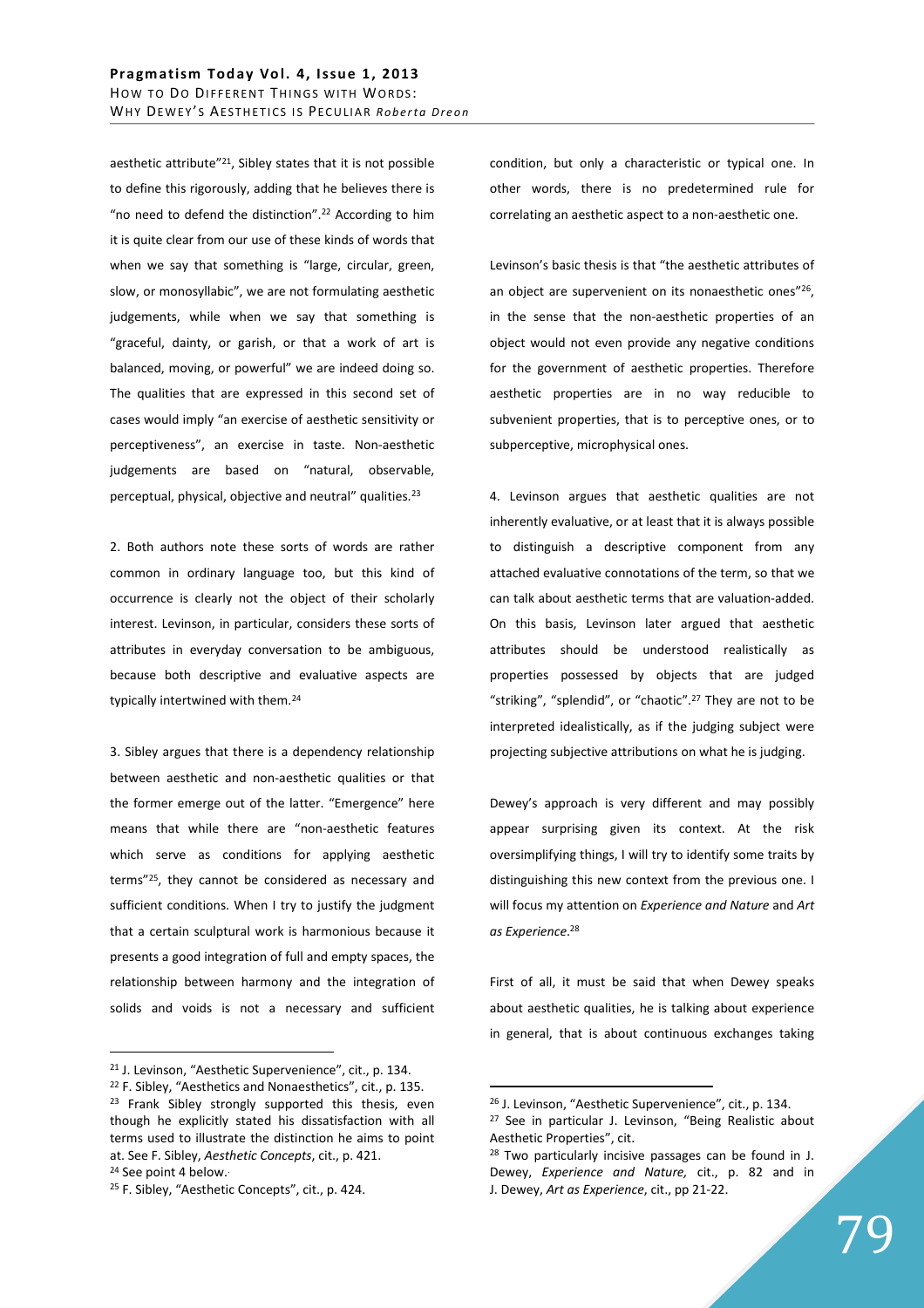place between human organisms and the natural and social environment on which their survival depends at all levels.<sup>29</sup> Obviously, he is not only talking about specific artistic practices or the vocabulary adopted by the art critic, but also about careful observers. At this level aesthetic qualities are clearly primary or basic, not supervenient on supposed merely perceptual or purely physical properties. Because our survival radically depends on the environment we belong to, including other individuals from whom we receive nourishment and protection from birth, $30$  it is simply inevitable that the environment itself will have an immediate impact on us, and that situations in which we find ourselves in constant interaction with it will be perceived as friendly or dangerous, favourable or harmful, sweet and comforting or hostile and disturbing, embarrassing and annoying. For this reason, before you can postpone this impact, before you can plan or implement new strategies, by using what elements are available in a certain situation as means in view of further aims, you will experience these situations in terms of the way they directly operate on you, against you or for you. It is properly this aspect that Dewey identifies as the aesthetic or qualitative characterization of every experience.

Aesthetic qualities are not descriptive and neutral, but in themselves revealing of the way in which our exchanges with the environment are carried out. In other words, they imply a primitive form of evaluation that is not cognitive but rather affective. This is exactly Dewey's point when he says that "Even such words as long and short, solid and hollow, still carry to all but those who are intellectually specialized, a moral and emotional connotation".<sup>31</sup> Our immediate experience has a sort of proto-evaluative extent; it implies rejection or acceptance, rejection or approval.

In this context, even the alleged merely sensory or purely physical recording of a situation appears to be an abstraction. First of all, I will experience a certain situation as being warm and friendly, for example, and then, by returning analytically to my immediate experience, I will distinguish some aspects I can relate to specific perceptual channels or will investigate the physical or microphysical structure of the objects involved. But it must be clear that those aspects are the results of further operations, or of new experiences distinguishing the different phases of a past experience to solve a problematic or an indeterminate situation.<sup>32</sup>

It should also be recognized that when I feel a certain environment to be hostile or comfortable, I do not consciously perceive it as a cognitive content: first of all I experience and feel something, and only then can I know it explicitly or reconsider it analytically and reflexively; but the point is that knowledge is not the only factor in play. For this reason Dewey constantly stresses that as long as our exchanges proceed normally, without any problems arising, there is no need to *know* "immediate qualities, sensory and significant" since they are "*had*".<sup>33</sup> He always thundered against the so-called intellectual fallacy of providing interpretations of experience in exclusively or predominantly cognitive terms.<sup>34</sup>

 $\overline{a}$ 

<sup>29</sup> J.P. Cometti has helped me recognize Darwin's deep influence on Dewey, which is not to be understood reductionistically, deterministically or teleologically. The basic point is not to start with entities conceived as fully possessing their properties, but to consider the emergence of certain characteristics from an organism's interactions with its environment. I would add that these characteristics are not to be understood as a set of properties, but as answer modalities, as behavioural habits.

<sup>30</sup> On this point see J. Dewey, *Human Nature and Conduct*, cit.

<sup>31</sup> J. Dewey, *Art as Experience*, cit., pp 21-22.

<sup>&</sup>lt;sup>32</sup> R. Bernstein in his "Dewey's Metaphysics of Experience" (in *The Journal of Philosophy*, 58/1 (1961), pp 5-14) observes that in Dewey "qualities are not limited to those which have been called sense qualities, or to primary and secondary qualities. There are tertiary qualities which are directly felt" (p. 7).

<sup>33</sup> J. Dewey, *Experience and Nature,* cit., p. 202.

<sup>34</sup> See R. Bernstein (op. cit), insisting on this aspect (p. 6).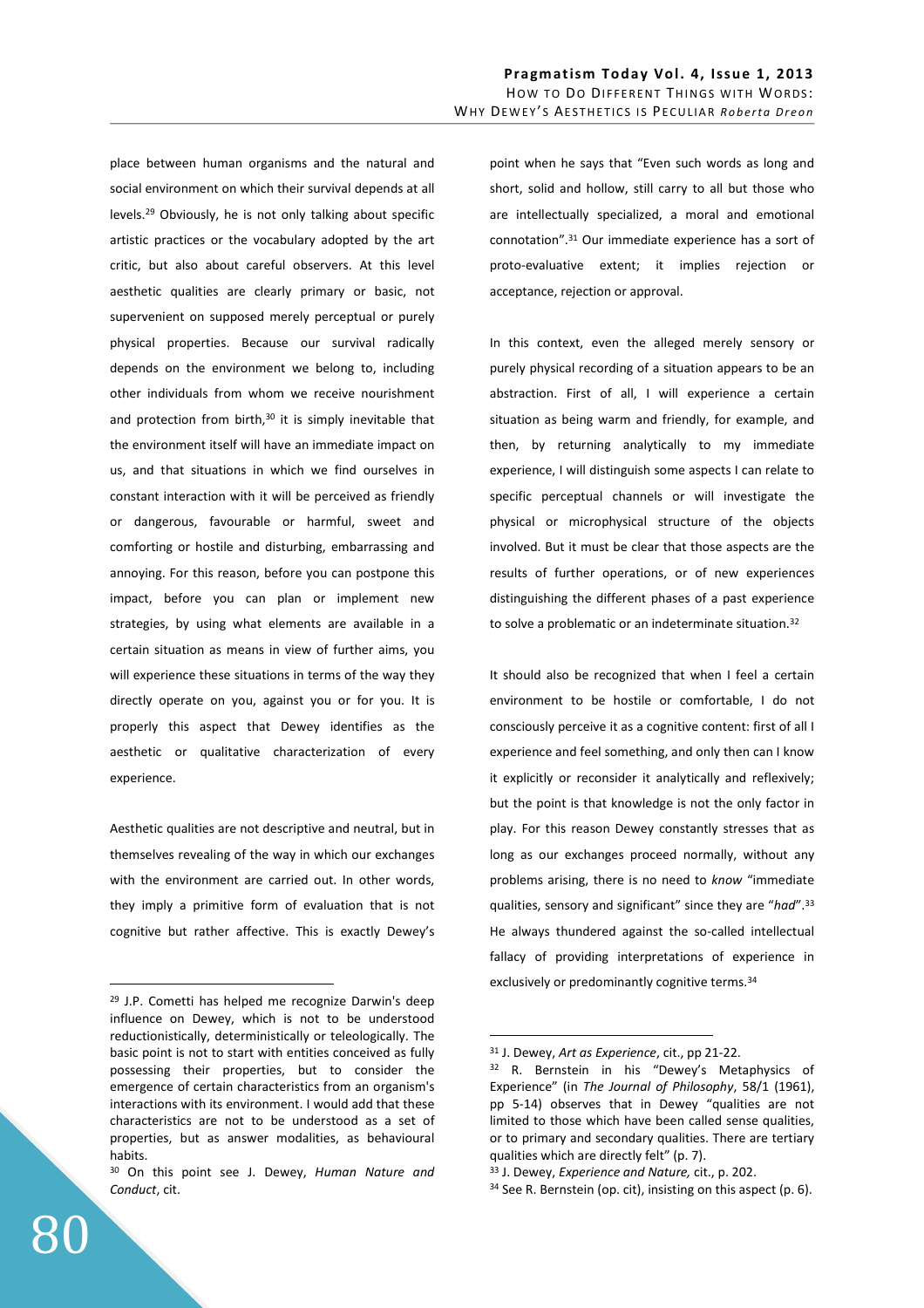In philosophical discourse it is customary to speak about aesthetic 'qualities' as a noun. Dewey, who was very attentive to ordinary language habits, notes that in order to speak about how we experience the manner or tone of a certain interaction between our organism and its environment, we often use adjectives or adverbs. Life circumstances can be sweet or bitter, and this sort of affective tone tends to guide our behaviour, but it can be revised and corrected when things do not work. Yet, there are no abstract or material entities such as sweetness or bitterness, harmony or dissonance, which we could assign to life circumstances.

This last remark brings me to my final point. It could be argued that, if aesthetic qualities have neither stable nor regular correlations with the allegedly physical or sensory substrate supporting them, then they are subjective, as are secondary qualities in our modern tradition. It seems that there is no way out of the alternative between subjectivist idealism and realism. Dewey, however, turns the problem around by arguing that when I feel a certain situation is difficult or a piece of music disturbing, I am neither finding a property of the situation or of the song, nor am I subjectively projecting my private impressions on the objects I am trying to cope with. I am rather perceiving a 'real' characteristic of my ongoing relation with these objects, which both tells me something about the environment I am facing and guides my behaviour within it. And to support this kind of non-dualistic position, Dewey has no need to become a pseudo-idealistic philosopher<sup>35</sup>; rather, he adopts a form of Darwinian naturalism and Jamesian empiricism.

Experience is neither the reign of the subject nor objective reality. It is the open result of a reciprocal exchange between organisms and their environment, both of which contribute to making the world what it is, determining and modifying, and yet no activity can be

 $\overline{a}$ 

considered the final one, capable of providing the world with all its supposed properties.<sup>36</sup> Besides, as William James noted in his polemic against classical empiricism, radical empiricism must recognize the reality of relations; they are not a sort of secondary entity, derived from the association of atomic ones, but are realities that are immediately experienced, so that they "must be accounted as 'real' as anything else in the system".<sup>37</sup>

## **III. Against aesthetic asceticism**

I now come to the last part of my paper, which is devoted to the topic of "consummatory experience", or the "consummatory phase" of experience, with a particular focus on the philosophical issue of enjoyment. In order to provide an idea of the typical continental disrepute of enjoyment, I shall begin by quoting a passage by Hans Robert Jauss, taken from an interesting chapter on pleasure in his book *Aesthetic Experience and Literary Hermeneutics*, which very clearly illustrates a certain kind of aesthetic asceticism we are used to:

[...] Today aesthetic experience is mostly considered authentic only when it has left behind itself any pleasure and has raised itself to the level of aesthetic reflection. The most decisive criticism of every artistic experience based on enjoyment can be found, once again, in Adorno: whoever in art works searches and finds pleasure is a philistine, and "expressions like 'ears delight' prove he is guilty". Whoever is not able to free art from taste for pleasure places art near food and pornographic products. After all, aesthetic pleasure is nothing but a bourgeois reaction to the spiritualization of art and therefore it represents the basic assumption of the contemporary culture industry, which serves the vested interests of dominant powers managing the vicious circle of needs and satisfactions and using aesthetic surrogates. In short, we read in Adorno's *Ästhetische Theorie*: "The bourgeois wishes that art is thriving and life ascetic, but the opposite would be better".<sup>38</sup>

<sup>35</sup> On this point see Bernstein's criticism.

<sup>36</sup> See J. Dewey, *Art as Experience*, cit., p. 251.

<sup>37</sup> H. James, "A World of Pure Experience", originally published in *Journal of Philosophy, Psychology, and Scientific Method*, 1/20 (1904), pp 533-543.

<sup>38</sup> H.R. Jauss, *Ästhetische Erfahrung und literarische*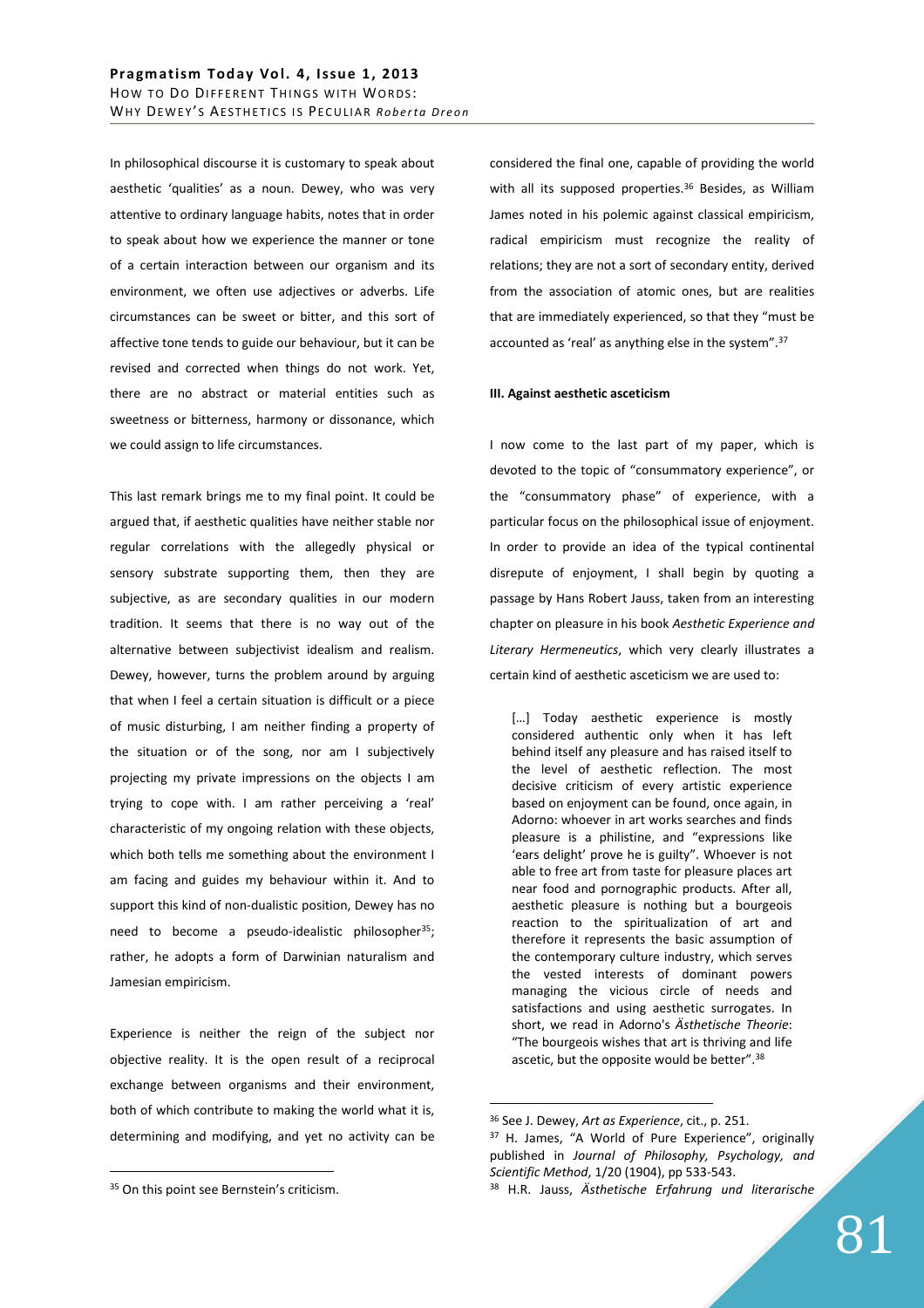Dewey's approach to enjoyment, both life enjoyment and the specifically artistic ones, is very different.<sup>39</sup> First of all we must remember that Dewey introduces the term "consummatory experience" in *Art as Experience* to characterize his concept of having an experience, that is in order to distinguish an experience that may be eminently artistic or aesthetic, but which more generally stands out from our inconclusive daily experiences, from ordinary interactions that mostly go further, leaving no trace and giving no satisfaction. Every human interaction with the natural and social environment will have a stronger or weaker immediate aesthetic quality, according to Dewey, because in the first instance our existence is structurally exposed to other human beings and to natural circumstances which can be comfortable or dangerous for us, which will make us suffer or enjoy. However, not every interaction with our world is brought to completion and becomes a "consummatory

*Hermeneutik* (Frankfurt, Suhrkamp, 1982), It. transl., p. 95.

<u>.</u>

<sup>39</sup> The contrast between this typical aesthetic asceticism and Dewey's approach was increased in my own national context by the Italian translation of both *Art as Experience* and *Experience and Nature,* which led to a misunderstanding on this point. In the two translations by Granese and Bairati "consummation" is rendered with "consumo", that is "consumption", and "consummatory experience" with "esperienza consumatoria", that is "consumption experience". I must confess that when I was reading these translations for the first time I was upset as, I imagine, every philosopher trained in the continental tradition must have been. This embarrassment is due to the fact that Dewey seems to argue that consumption was discovered by human being before identifying what is good and preparing the means to achieve it, or that what marks out a certain experience from most inconclusive comings and goings with our environment is the attainment of a form of consumption. Besides, associating artistic experience with consumption immediately triggers a sort of instinctive reaction in the average European philosopher, because a strong suspicion arises that what is being proposed is a new version of artistic enslavement to consumption, confirming the reduction of culture to an uncritical culture industry. In any case it must be noted that in his new Italian translation of *Art as Experience* Giovanni Matteucci chose "perfezionamento" for translating "consummation", a term that is better connected to "fulfillment", "compimento" in Italian, which is very often used by Dewey in related sentences.

experience". In the English language 'consummate' means to complete; in this sense, it means to bring a certain process to its perfection, for example a marriage through the consummation of the sexual act, a premeditated murder through its perpetration. 'Consummate' is also used to talk about the culmination of a desire and the correlated efforts made to pursue it that is to fulfil it.

Consummatory experiences are those experiences we can consciously appreciate for their completeness and capacity to enhance our lives. In Dewey's opinion, these particularly include artistic and aesthetic experiences. Some scholars, such as George Mead, Jack Kaminsky and especially D.C. Mathur, have emphasized that the "consummatory phase" of an experience is the one leading to its fulfilment. As such, it lends the experience its unity and brings a certain relief from the tritest routines. In particular, according to Mathur's reconstruction, in experiencing rhythm we could recognize a first phase of immediate quality of the experience of doing and undergoing, a further stage of reflective experience, where the involved organism reaches the awareness of doing and undergoing relations that are taking place, and a final consummatory phase, "which incorporates the significance and meaning of the reflective phase and is thereby rendered more rich and deepened in its immediacy".<sup>40</sup> Mead on his part, as I mentioned earlier, points out that an experience comes to its end not simply when a certain goal has been achieved, but when the pursuit of it does not preclude an appreciation of the means by which we tend to realize it, that is when we enjoy instrumental activities for themselves, therefore producing an enhancement of life.

From this point of view it is clear that the distance is again very considerable with respect to the typical critical theory approach, which is essentially based on a

<sup>40</sup> D.C.Mathur, cit., p. 226.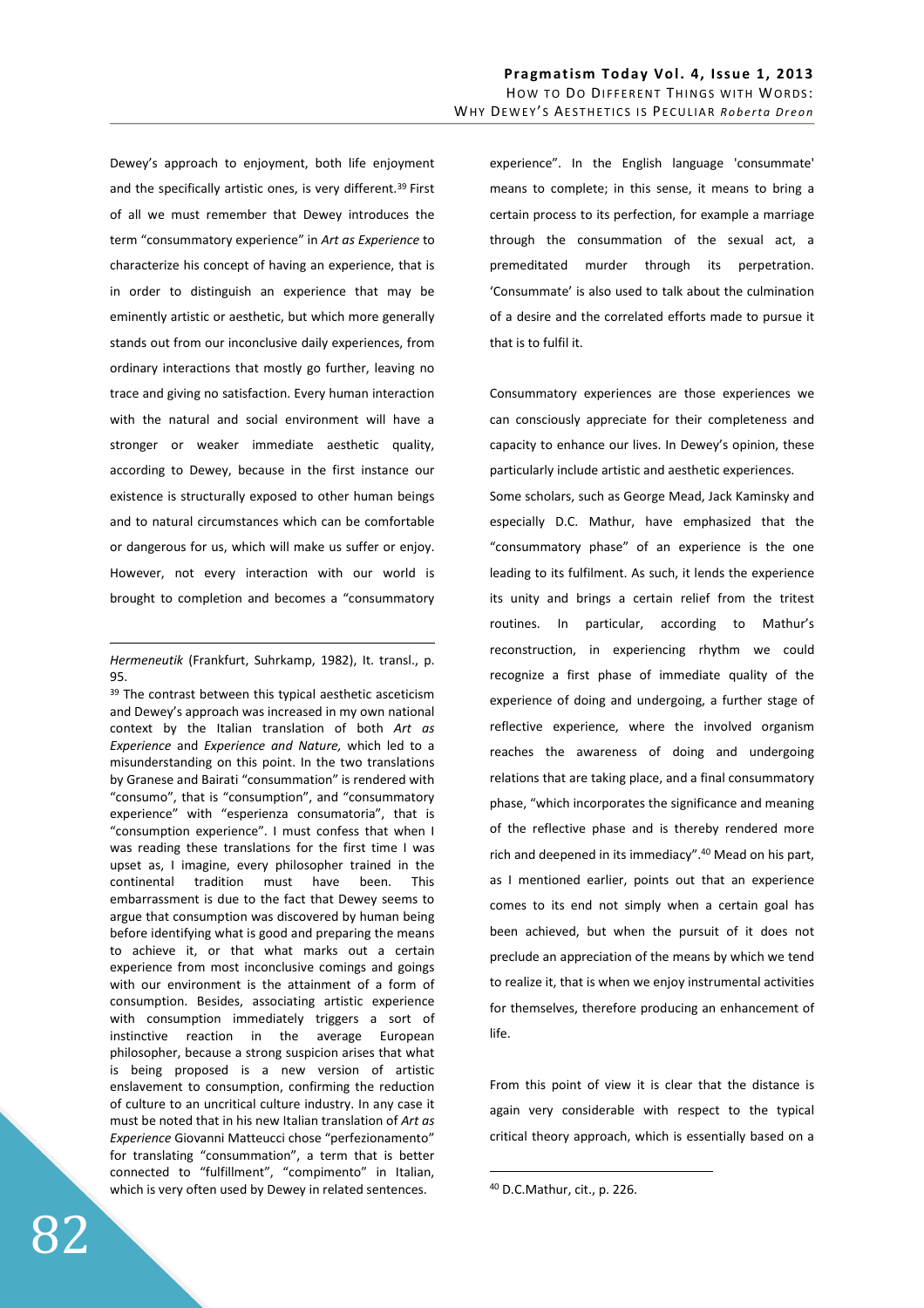strong dualism between value rationality and instrumental rationality – a dualism Dewey constantly calls into question.

In addition to these comments I would like to recall the natural context in which the American pragmatist introduced the idea of the consummatory phase of an experience, because from this point of view aesthetic needs appear to be basic anthropological traits we can answer more or less critically, but cannot simply neglect.<sup>41</sup> Experiences in general can be fulfilled because we live in an unstable world and our existence depends on the constant exchanges occurring in our world. It is quite natural for interactions to have a rhythmic flow: organic and environmental energies have moments of instability and disequilibrium and moments of deeper integration or balance. And likewise it is quite natural for human organisms not only to pursue forms of equilibrium with their environment, but also to tend to enjoy it, as an opportunity for energetic enhancement. Abstractly denying these aesthetic needs, namely the need to enjoy and expand life interactions, means removing these interactions and uncritically displacing them into other objects and in other forms.

Dewey notes how this point has serious implications especially in the artistic field. Closing the arts in museums, but also making their fruition the prerogative of just a few and precluding their enjoyment by the majority of people, may mean that most people have to search for mere surrogates. From Dewey's perspective these surrogates are not necessarily represented by the popular arts, jazz or the mass media, as Adorno suggested. On the contrary, an aesthetic surrogate may

 $\overline{a}$ 

be found in any artistic practice that does not produce an intensification of the vital energies, but rather their impoverishment, dissipation or consumption.

On the other hand, the typical trend in advanced industrial society of erasing enjoyment from daily work, of denying the opportunity for everybody to enjoy his own work results and the connected sense of fulfilment, produces a tendency to search for those pleasures, habitually denied in routine activities, in one's private time, that is in time free from work, now merely perceived as fatigue.

From this point of view, and perhaps with some surprise, we can find a certain affinity between Dewey and Herbert Marcuse, in contrast to Adorno's opposition to all affirmative forms of art. Marcuse's 1978 book *The Aesthetic Dimension* draws a close connection between a sort of biological naturalism and the demand for a fairer and happier society for everybody. Marcuse affirms that "Marxist theory has the least justification to ignore the metabolism between human being and nature" and that a classless society firstly requires the recognition of human desires and bodily needs, as well as "an organic development within the socio-historical".<sup>42</sup>

But we can find some interesting proximities in a paper written many years before, in 1938, entitled "On Hedonism". First it should be recognized that hedonism was able to denounce the spiritualization and internalization of happiness, conceived as only possible in a non-material dimension. However the problem is that hedonism has claimed material or bodily approaches as the only legitimate form of access to happiness, without calling into question the assumption of its mostly private, personal and subjective characterization. But if happiness can have no place in

<sup>41</sup> See Abraham Kaplan's "Introduction" to *Art as Experience*, in which he notes that Dewey's philosophy of art is close to Aristotle's naturalistic biology. Both scholars conceive energy in biological terms, because "Dewey shares with Aristotle (who was also a naturalist in the biologist's sense) an awareness of the primacy in these domains of the developmental psychology of adaptive responses to the environment" (p. xvii).

<sup>42</sup> H. Marcuse, *The Aesthetic Dimension. Toward a Critique of Marxist Aesthetics* (Beacon Press, Boston, 1978), p. 16 and p. 17.